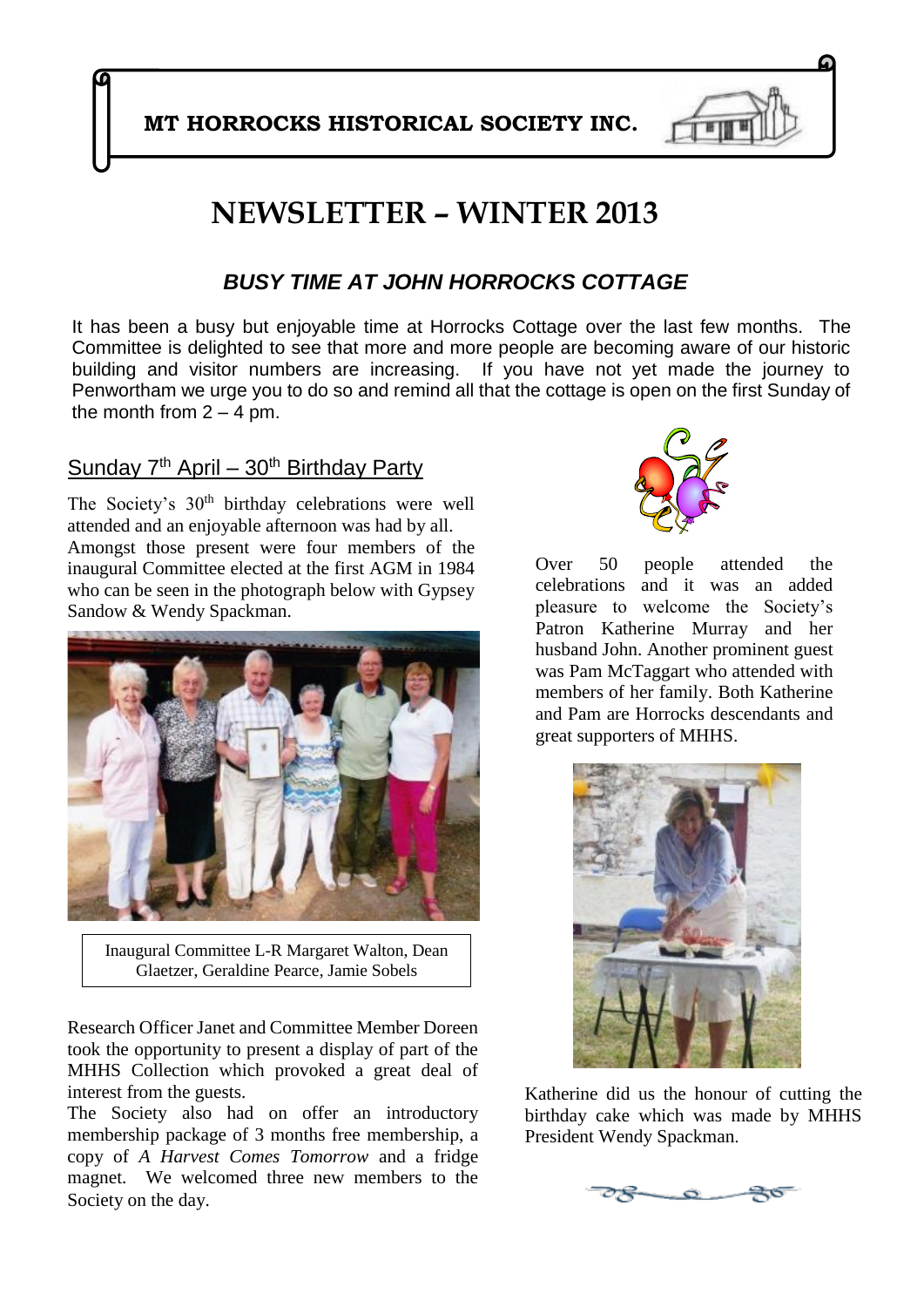Wendy Spackman was recently interviewed by the Stockman's Journal and the article, as reported in the Clare Regional History Group letter, is reproduced below.

# Mt Horrocks **Historical Society** celebrates 30 vears!

Our good friends at the Mt Horrocks Historical Society. based at Watervale and Penwortham. have recently reached a very creditable milestone.

We congratulate **President Wendy** Spackman and all members and volunteers on this achievement.



HORROCKS HIGHWAY: Mount Harrocks Historical Society president Wendy Spackman says the group's most notable achievement have been the change in name of Main North Road to Horrocks Highway, on the section of road from Gawler to Quern.

# **Historic 30 years for society**

A CLARE Valley historical group celebrated its 30th anniversary last month. **The Mount Horrocks** Historical Society was formed in 1983 by a dedicated group of residents in order to preserve, record and research the history of an area which stretches 23 kilometres, from Sevenbill in the north to Undalva in the south.

President Wendy Spackman says the group's most notable achievement has been the change in name of Main North Road to Horrocks Highway, on the section of road from Gawler to Quorn.

"It took us 10 years of<br>petitioning to achieve this," she said. "We found out in August, 2011, that we'd been successful. This stretch of road was where Horrocks traveled on his expedition.

Another achievement has been the John Horrocks Cottage and Interpretive Centre the group bought in 2001.

John Ainsworth Horrocks was the first white man to settle in the region, with his cottage built at Penwortham shortly after his arrival in 1839.

He died at the age of 28, after an ill-fated exploration trip to the north, were he was shot in the face when a bad-tempered camel caused a gun to accidentally discharge during a hunting party at Lake Dutton, in the north west.

The camel was the first imported, to Australia, and



#### plaque at John Horrocks Cottage commemorating explorer John Ainsworth Horrocks.

Horrocks later ordered it to be shot.

"He arrived in South Australia on his 21st birthday." Wendy said, "Although he died at a very young age he<br>achieved a lot.

"He was known as the King of the North as he looked after people in his area - he was always very hospitable.'

The cottage is State and National Heritage Listed, with the group regularly opening it to the public on the first Sunday of every month, from 2pm to 4pm. Donations from visitors, grants and fundraising have helped the group to restore and help renovate the cottage.

The group also holds events, caters for groups, and holds morning teas to boost fundraising.

Wendy says there is a growing interest in family histories, with many families researching their ancestors.

"People are increasingly interested in looking back

and researching their past." she said. "At the old institute in Watervale, we keep a range of historical records, archives, journals and photographs.'

Wendy, whose husband David is also on the committee, says they are both very interested in family history and this carries over into other projects.

"One of the journals we have is a copy of the diary of Anne Jacobs, from 1839 to<br>1848," she said.

"Anne married John Horrock's brother Arthur.

"It is amazing how hard they worked. She had a dairy milking 100 cows a day, making butter and cheese, then taking it to Burra to sell, as well as feeding and putting up any visitors for the night.

The group's most recent project has been to restore Watervale's memorial gates. which were moved and discarded when the Horrocks Highway was realigned and<br>widened.

The gates will be reinstalled at the Watervale **Soldiers Memorial Recreation** Park later this year.

Another project has been the building of a new shed at the rear of John Horrocks Cottage - that will house more of the group's collection<br>of historical items. · Details:

www.communitywebs.org/mounthorreck shistoricaisociety or

www.facebook.com/pages/Mt-Horrocks-Historical-Society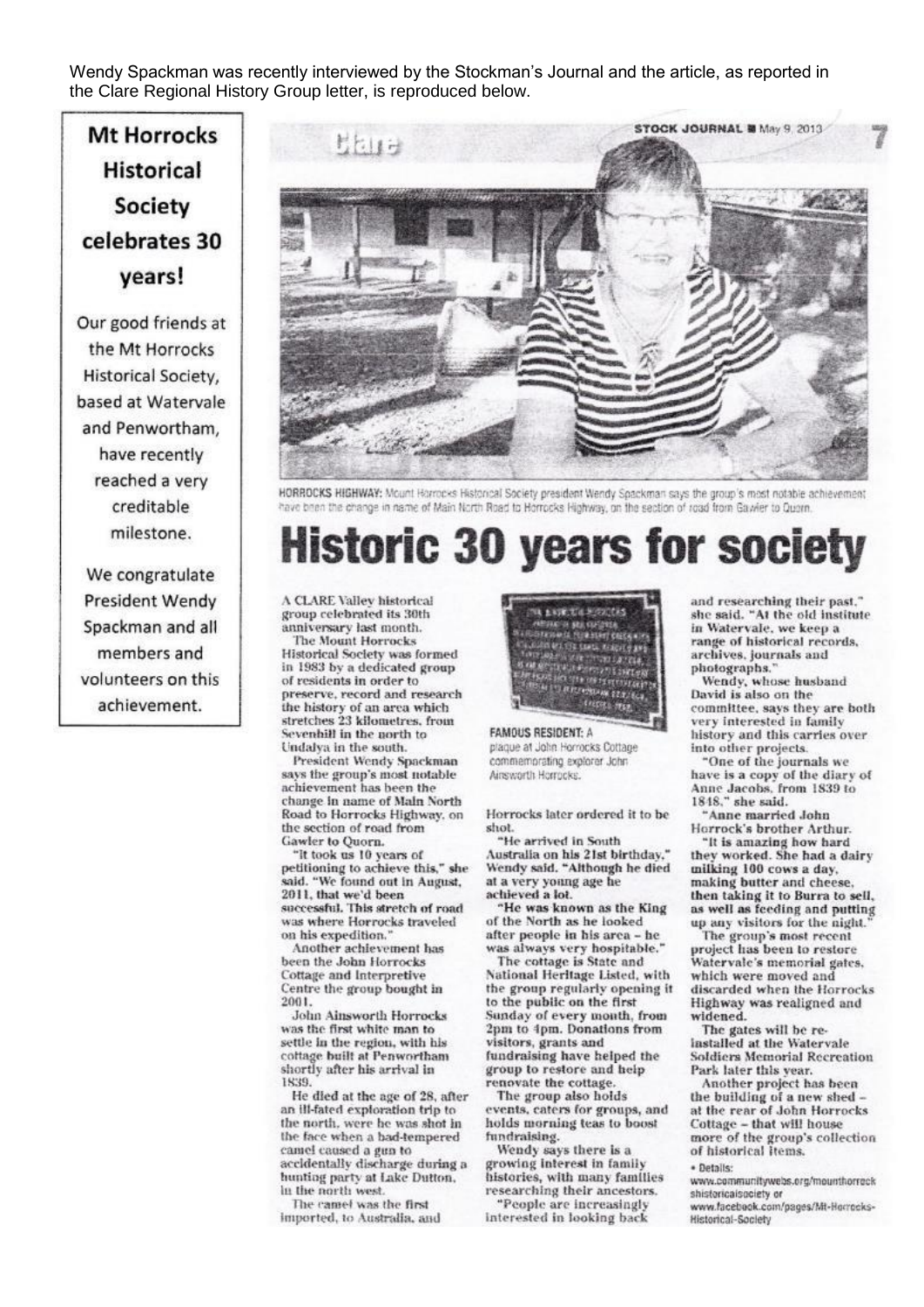#### Sunday  $5<sup>th</sup>$  May – SA History Month

The Society hosted another very successful event as part of SA History Month entitled – "John Horrocks – Little Known Explorer of South Australia"

The theme was Horrocks 1846 Expedition to the North West of SA. Copies of nineteen sketches made by ST Gill, the colonial artist who was part of Horrocks team were on display. Visitors could also follow Horrocks journey through his journal and the diary of Gill as well as newspaper articles of the time.





Part of the exhibition was a comprehensively detailed map of the route taken by Horrocks and his team prepared by David Spackman complete with photographs of the site at Lake Dutton where Horrocks was injured. This map will be on permanent display in the Interpretive Centre adjacent to Horrocks Cottage and copies can be purchased via the Secretary.

There were many visitors on the day and all showed great interest in the exhibition as well as the cottage.

### Sunday 26th May - AGM & Guest Speaker

The 2013 Annual General Meeting was held at Horrocks Cottage in conjunction with an invited Guest Speaker. Approximately 20 people attended the AGM which followed the usual format of the President and Treasurer presenting their reports. Also included was a report by Alan Williams, Supervisor of the shed construction. Copies of these reports are available via the Secretary. The Treasurer proposed annual subscriptions remain at \$15 single and \$20 family and the motion was carried. Members are reminded that the 2013-2014 subscriptions are now due.

The election of the new committee was overseen by Brian Matthews and the names of your new committee can be found at the end of this Newsletter

The AGM was followed by an informative talk by Bruce Munday on Dry Stone Walls. Bruce has recently published a book on this subject entitled "Those Drystone Walls". South Australia is blessed with beautiful stone – stone with colour, texture and light. Some of our stone structures have stood for 150 years, never touched by mortar. The stories behind these stone walls have been captured in his book and were the basis of his talk.

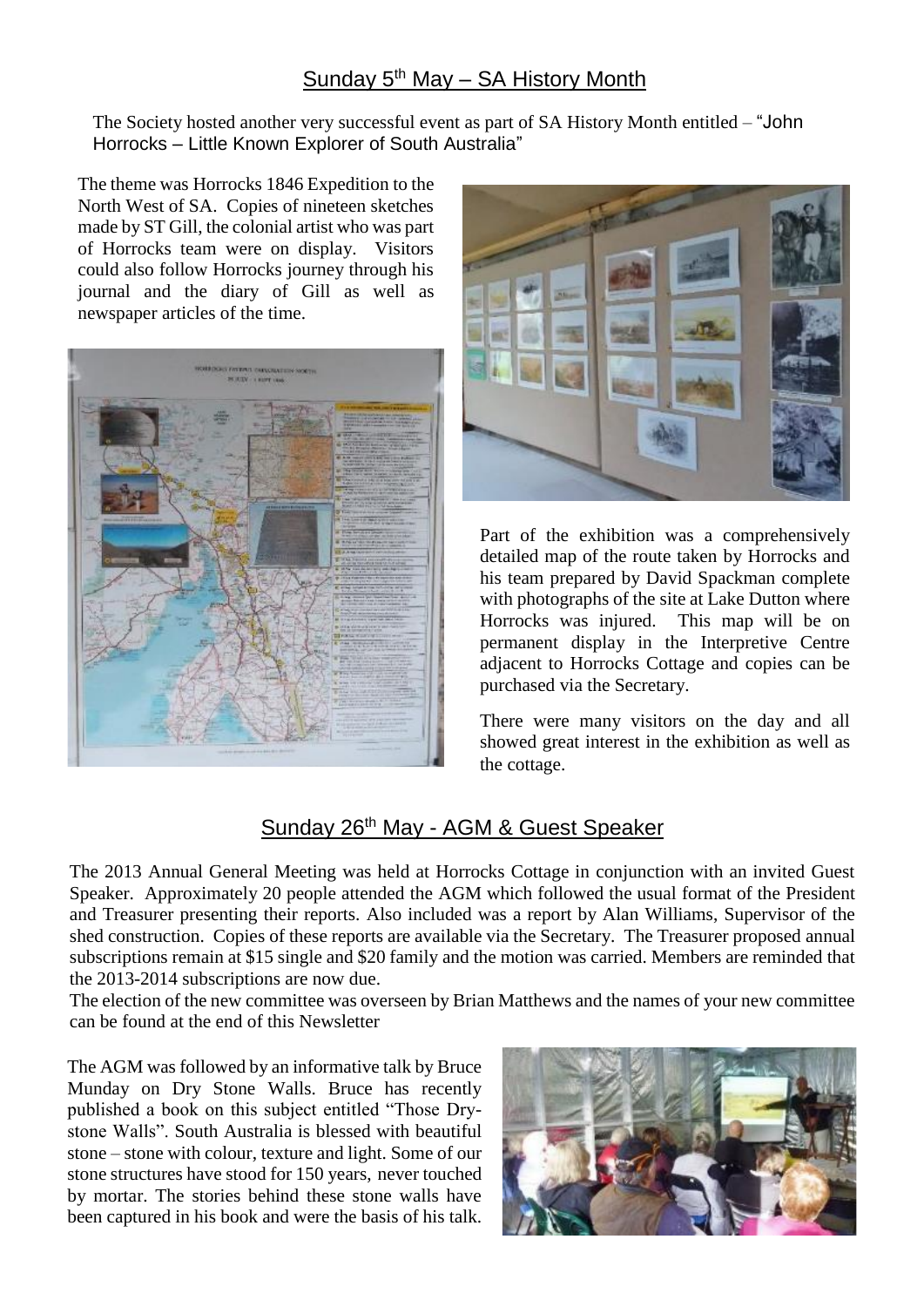#### Friday 24th May – Shed Roof On

Aiming to have a roof on our shed in time for the AGM and Guest Speaker on the following Sunday, it was 'all hands on deck' as Alan Williams, David Spackman, Jim Morran, Malcolm Weddle and Alex Ryan got the job done.

Now all that remains to be done is some final painting and the shed will be ready for use. It is intended to use the shed for storage allowing the Interpretive Centre to be utilised more effectively for displaying some of our photographic collection. There will be a formal 'opening' later in the year



so watch for details in the Spring Newsletter.



#### Visitors

On 14<sup>th</sup> March the Society hosted visitors from Penwortham UK. It was reported in the Summer Newsletter how welcome the Morrans & Weddles had been made on their visit to Penwortham in England in late 2012. It was now MHHS turn to welcome Peter Wilkinson and his wife to our Penwortham.



Peter Wilkinson at John Horrocks grave St Marks Church, Penwortham, SA

During an eventful day Peter & Dot visited Horrocks Cottage, St. Mark's Church and Clare Regional History Group. An unexpected but thoroughly enjoyable side trip was, thanks to David Spackman and his 4-wheel drive, an exhilarating ride to the summit of Mount Horrocks! There was even time for the visitors to join some of the MHHS committee for lunch at the Rising Sun in Auburn.

In addition to visitors during our normal Sunday opening days, people tend to drop-in when they see committee members at work. This has happened on a number of occasions of late and two such visits were from Horrocks descendants who were given personal tours of the cottage.



Tom & Pam Dare (nee Horrocks) visited the cottage in April



Mary Horrocks visited in May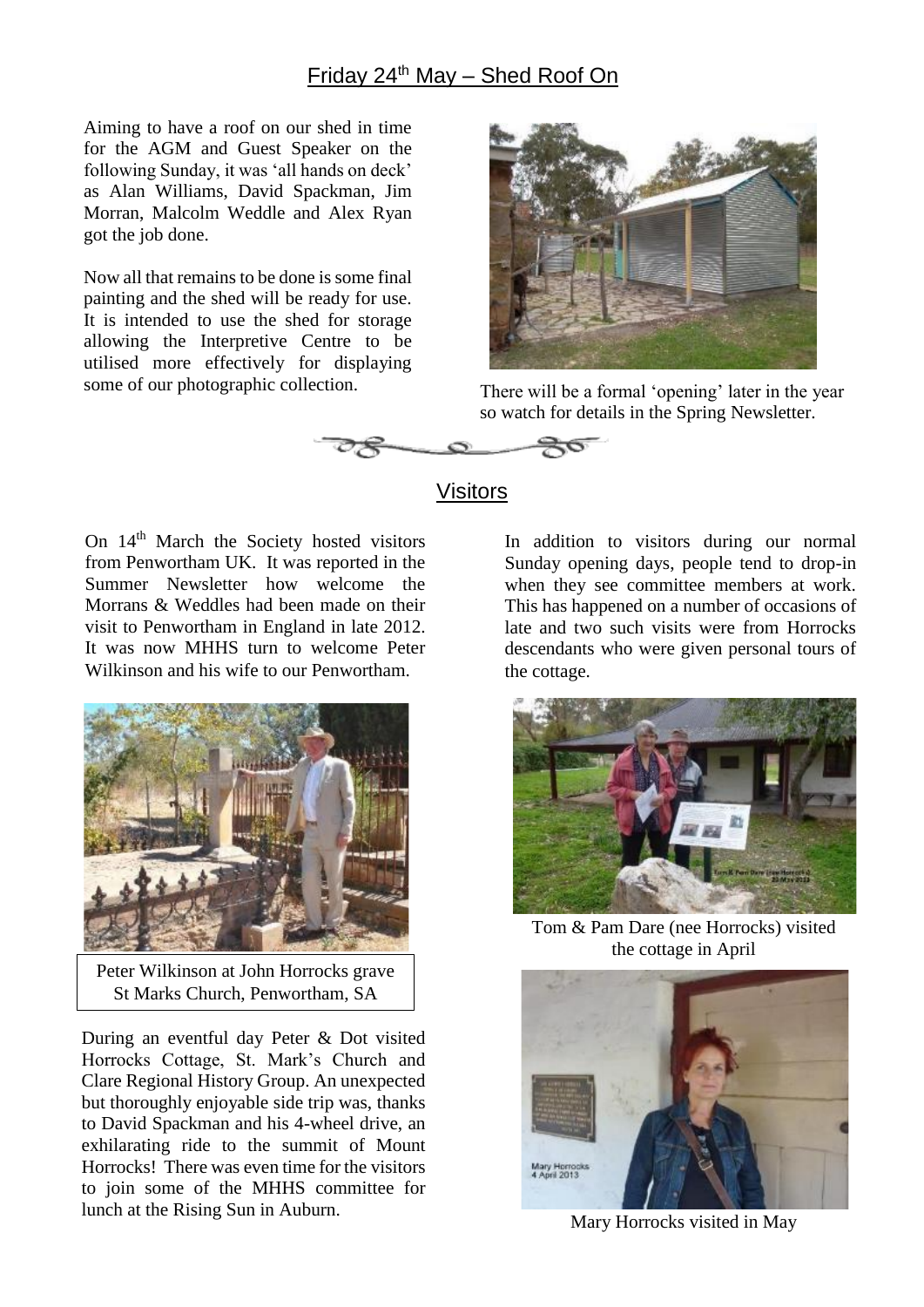#### Deucher/Horrocks Genealogy Chart

On 19<sup>th</sup> February Research Officer, Janet Morran & MHHS member Margaret Szalay visited the Society of Australian Genealogists in Sydney NSW to view and photograph a handwritten genealogical chart of the House of Horrocks of Tullichawan Castle, Scotland and Penwortham Lodge, Lancashire – who migrated to New Zealand.





This chart begins with the Royal House of Scotland in the 9<sup>th</sup> Century and ends with the descendants of James Deuchar



who migrated to New Zealand in 1882. The last entry is 1923. The chart measures 1m x 70cm and was donated to SAG by James Deuchar in memory of his parents James & Edith Deuchar (nee Horrocks)



The SAG is housed in Richmond Villa in Kent Street, Millers Point a heritage listed building of the gothic revival style. It was built by Mortimer Lewis –Colonial Architect for NSW 1835-1849. Originally erected near the Domain, it was dismantled and moved in 1977 to make way for extensions to Parliament House. Lewis was responsible for designing and overseeing many government buildings in Sydney and rural New South Wales, many of which are heritage listed.

#### Time Capsule in the Foresters Hall

While undertaking research at the State Library of SA, which involved looking through old newspaper articles, an interesting fact regarding the Foresters Hall at Watervale was discovered. The following edited extract from the South Australian Register reveals that prior to the laying of the foundation stone in 1869 a time capsule was placed under the stone:

The foundation-stone of the Forester's Hall was laid on Tuesday, Aug. 24 at 3 0'clock.

At the appointed time Mr & Mrs King arrived, the brethren of Court Bushman's Home arriving from the opposite direction: the latter having marched from the Court-room in procession wearing their regalia and badges of office.

A crowd anxious to witness the ceremony speedily surrounded them. PCR Ashton having welcomed those present called upon PCR Williamson who read the following document which with a copy of that day's Register and Advertiser and the latest numbers of the Northern Argus and Kapunda Herald and some coins was placed under the stone in a sealed bottle:

"*The foundation-stone of the Foresters Hall in connection with Court Bushman's Home, A.O.F. 4118, Watervale, South Australia was laid in the year of our Lord 1869 on the 24th of August by Mrs Arthur King in the 32nd year of the reign of Her Most gracious Majesty Queen Victoria and the first of the governorship of His Excellency Sir James Fergusson Bart*"



The Society feels it is incumbent on any future owners of the hall to be mindful of such a significant historical artefact being part of the building.